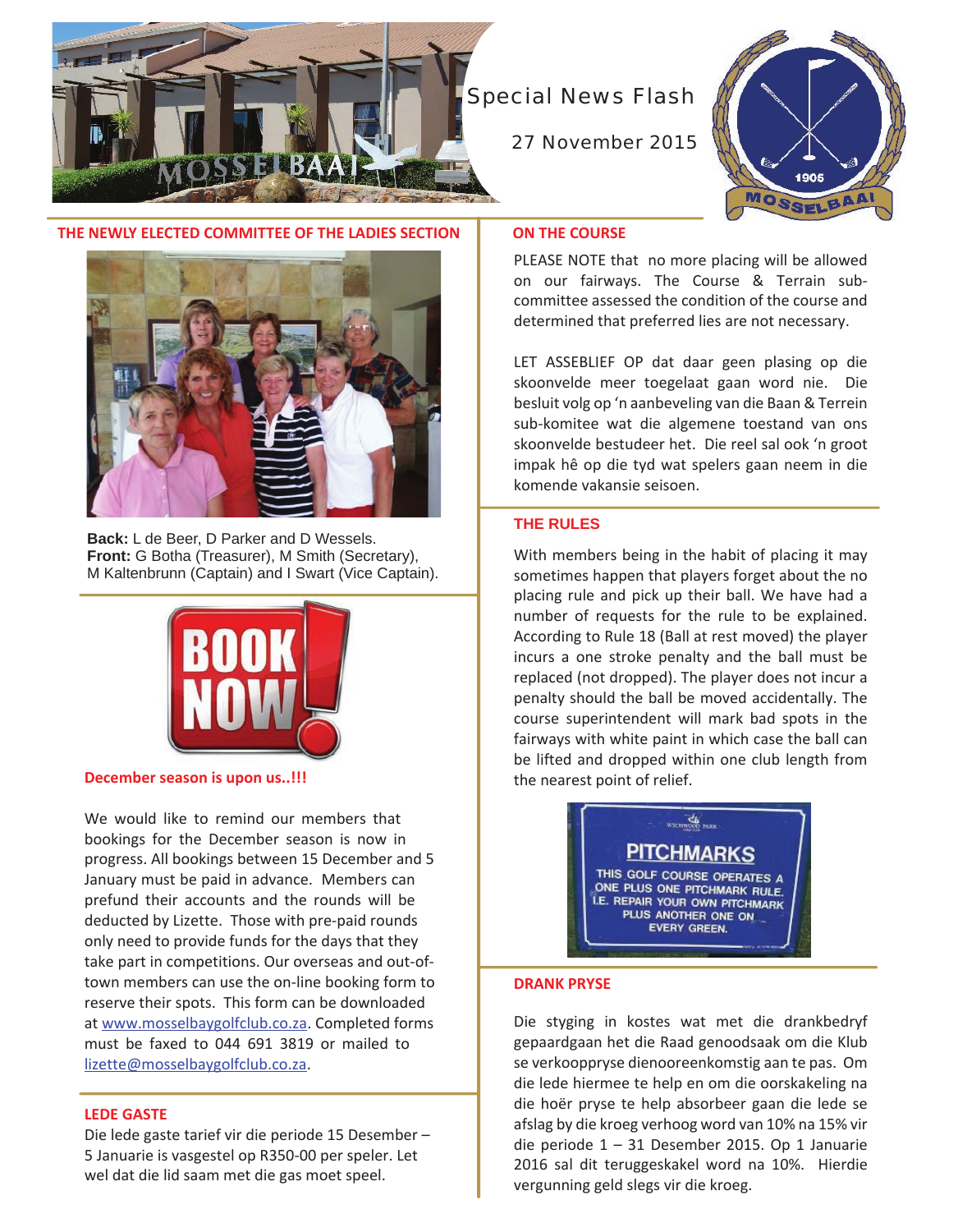# **SUGGESTIONS / COMPLIMENTS / COMPLAINTS**

No

Following recent incidents at the Club it was decided to publish the proper procedure to be followed if a member wants to convey any suggestions, compliments or complaints to the Manager and/or the Board. Many good verbal suggestions are being made, however we would like to follow-up on these in a more formal manner. It would be appreciated if these could be formally communicated as per the attached procedure so that it can be properly managed.